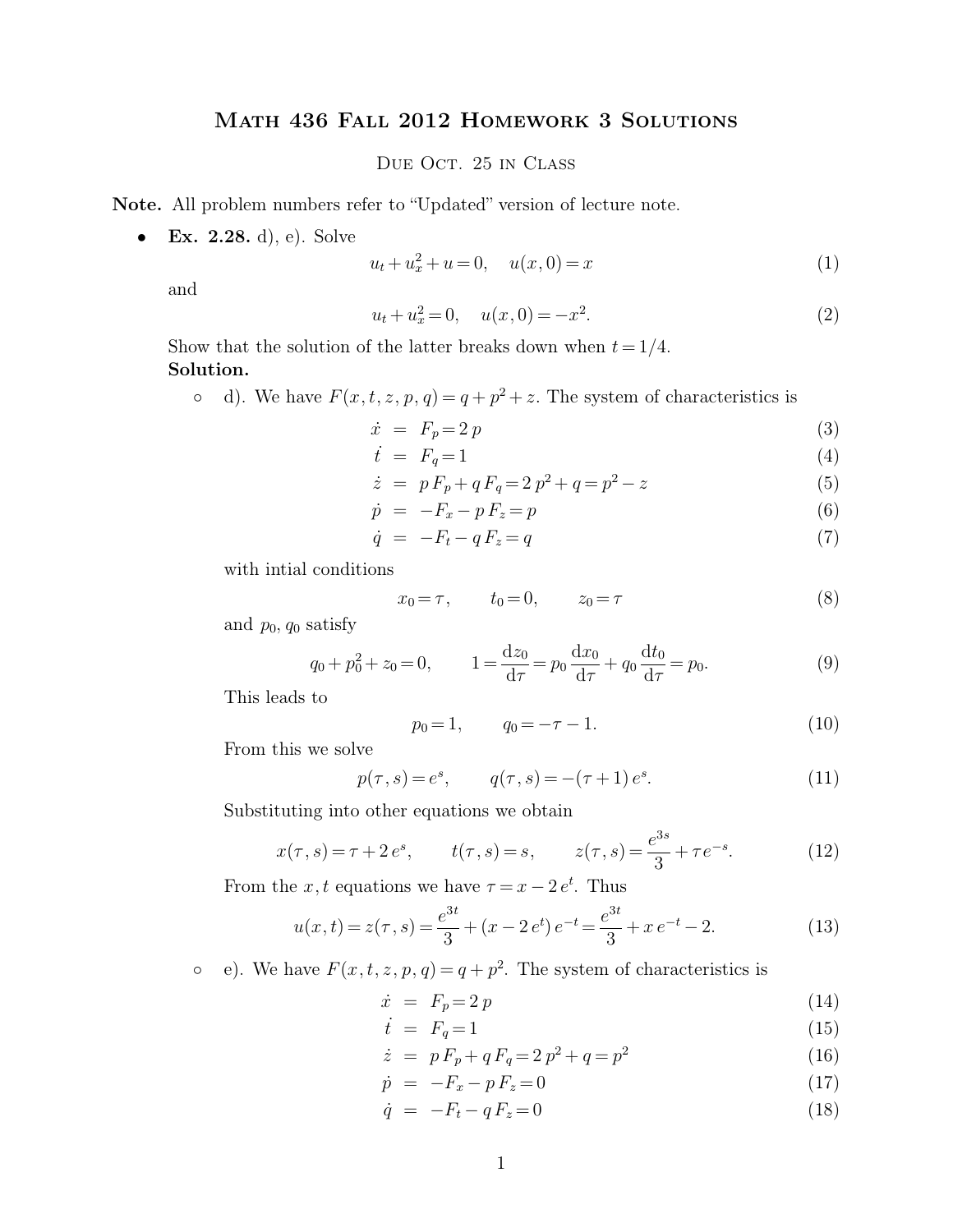with intial conditions

<span id="page-1-0"></span>
$$
x_0 = \tau, \qquad t_0 = 0, \qquad z_0 = -\tau^2 \tag{19}
$$

and

$$
q_0 + p_0^2 = 0, \qquad -2\tau = \frac{dz_0}{d\tau} = p_0 \frac{dx_0}{d\tau} + q_0 \frac{dt_0}{d\tau} = p_0.
$$
 (20)

This gives

$$
p(\tau, s) = p_0 = -2\,\tau, \qquad q(\tau, s) = q_0 = -4\,\tau^2. \tag{21}
$$

Consequently we have

$$
x(\tau, s) = \tau - 4 \tau s
$$
,  $t(\tau, s) = s$ ,  $z(\tau, s) = 4 \tau^2 s - \tau^2 = (4 s - 1) \tau^2$ . (22)

The  $x, t$  equations now give

$$
s = t, \qquad \tau = \frac{x}{1 - 4t} \tag{23}
$$

and consequently

$$
u(x,t) = z(\tau, s) = \frac{x^2}{4t - 1}.
$$
\n(24)

It is clear that the solution breaks down at  $t = 1/4$ .

• **Ex. 2.29. (Snell's law)** Consider the eiconal equation

$$
u_x^2 + u_y^2 = n(x, y)^2, \qquad n(x, y) = \begin{cases} n_1 & y < 0 \\ n_2 & y > 0 \end{cases} \tag{25}
$$

Here  $n_2 > n_1$  are constants. Let the initial condition be  $u(x, 0) = n_1 x \cos \theta$  with  $\theta \in \left[0, \frac{\pi}{2}\right]$  $\frac{\pi}{2}$ .

- a) Solve the equation.
- b) By considering the directions  $\nabla u$ , confirm Snell's law.<sup>1</sup>

## **Solution.**

a) We have  $F(x, y, z, p, q) = p^2 + q^2 - n(x, y)^2$ . Thus the system for characteristics is

$$
\dot{x} = F_p = 2p,\tag{26}
$$

$$
\dot{y} = F_q = 2 q, \tag{27}
$$

$$
\dot{z} = p F_p + q F_q = 2 (p^2 + q^2) = 2 n(x, y)^2 = \begin{cases} 2 n_1^2 & y < 0 \\ 2 n_2^2 & y > 0 \end{cases},\tag{28}
$$

$$
\dot{p} = -F_x - p F_z = 0,\t\t(29)
$$

$$
\dot{q} = -F_y - qF_z = 0. \tag{30}
$$

with initial conditions

$$
x_0 = \tau, y_0 = 0, u_0 = n_1 \tau \cos \theta.
$$
 (31)

[<sup>1.</sup>](#page-1-0) Check wiki if you forget what it is.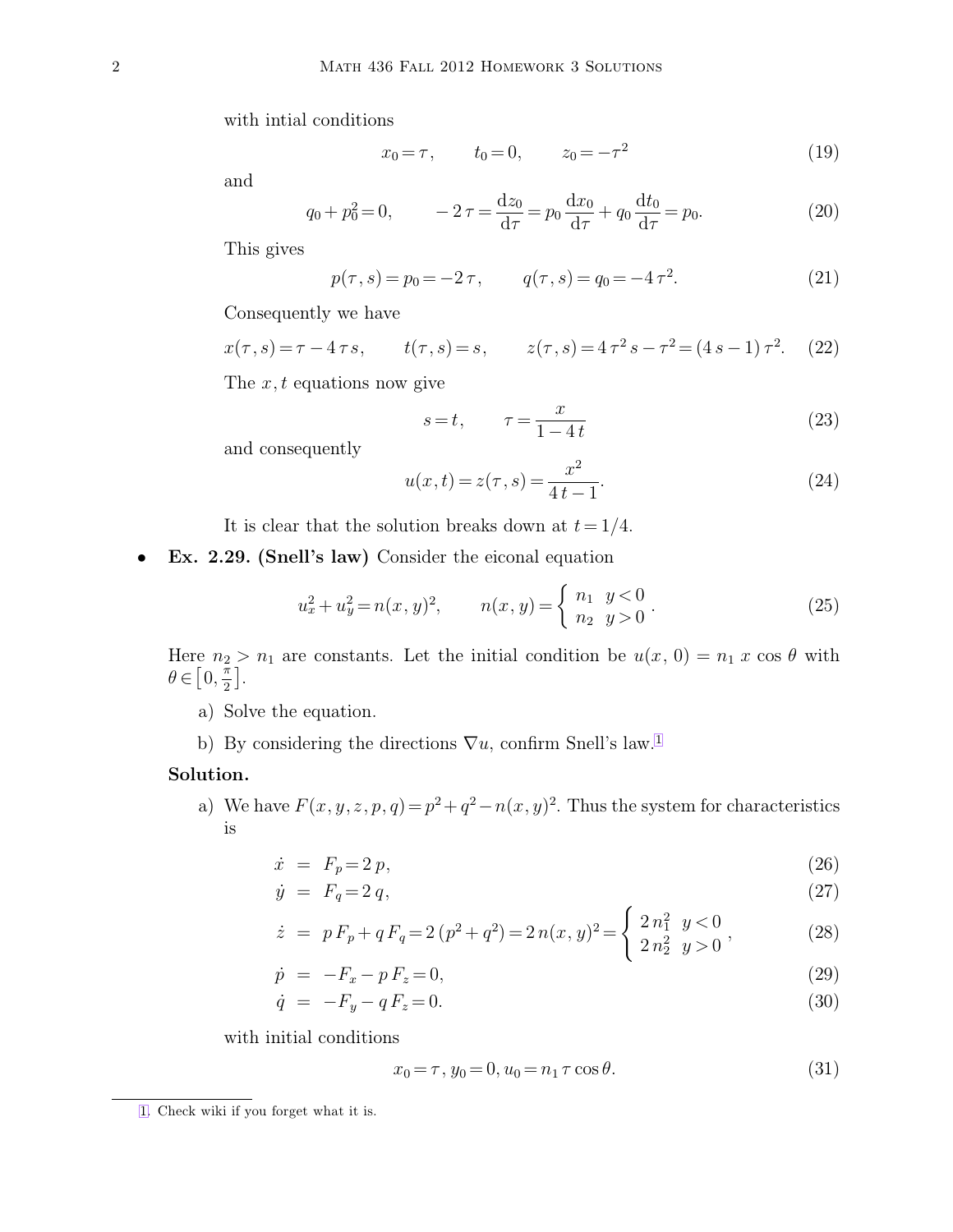We determine  $p_0$ ,  $q_0$  from

$$
p_0^2 + q_0^2 = \begin{cases} n_1^2 & y = 0 - \\ n_2^2 & y = 0 + \end{cases}, \qquad n_1 \cos \theta = \frac{\mathrm{d}u_0}{\mathrm{d}\tau} = p_0 \frac{\mathrm{d}x_0}{\mathrm{d}\tau} + q_0 \frac{\mathrm{d}y_0}{\mathrm{d}\tau} = p_0. \tag{32}
$$

Therefore we have  $p_0 = n_1 \cos \theta$ ,  $q_0 =$  $\int \pm n_1 \sin \theta \qquad \qquad y = 0 \pm \sqrt{n_2^2 - (n_1 \cos \theta)^2}$   $y = 0 +$ . Now

notice that  $\dot{y} = 2 q$ . If we assume that when  $s > 0$ ,  $y > 0$ , we must have  $\dot{y} > 0$ at  $y=0$  therefore

$$
q_0 = \begin{cases} n_1 \sin \theta & y = 0 - \\ \sqrt{n_2^2 - (n_1 \cos \theta)^2} & y = 0 + \end{cases}
$$
 (33)

This leads to

$$
p(\tau, s) = n_1 \cos \theta, \qquad q(\tau, s) = \begin{cases} n_1 \sin \theta & y < 0 \\ \sqrt{n_2^2 - (n_1 \cos \theta)^2} & y > 0 \end{cases} \tag{34}
$$

Next we solve the  $x, y, z$  equations:

$$
\dot{x} = 2 \, p \Longrightarrow x = \tau + 2 \, n_1 \, s \cos \theta,\tag{35}
$$

$$
\dot{y} = 2 q \Longrightarrow y = \begin{cases} 2 n_1 s \sin \theta & s < 0 \\ 2 s \sqrt{n_2^2 - (n_1 \cos \theta)^2} & s > 0 \end{cases},
$$
(36)

$$
\dot{z} = \begin{cases} 2 n_1^2 & y < 0 \\ 2 n_2^2 & y > 0 \end{cases} \Longrightarrow z(s, \tau) = \begin{cases} n_1 \tau \cos \theta + 2 n_1^2 s & y < 0 \\ n_1 \tau \cos \theta + 2 n_2^2 s & y > 0 \end{cases} \tag{37}
$$

Thus we have

$$
s = \begin{cases} \frac{y}{2 n_1 \sin \theta} & y < 0\\ \frac{y}{2 \sqrt{n_2^2 - (n_1 \cos \theta)^2}} & y > 0 \end{cases}, \tau = \begin{cases} x - y \frac{\cos \theta}{\sin \theta} & y < 0\\ x - \frac{y n_1 \cos \theta}{\sqrt{n_2^2 - (n_1 \cos \theta)^2}} & y > 0 \end{cases}
$$
(38)

which leads to

$$
u(x,y) = \begin{cases} n_1 [x \cos \theta + y \sin \theta] & y < 0 \\ n_1 x \cos \theta + y \sqrt{n_2^2 - (n_1 \cos \theta)^2} & y > 0 \end{cases}
$$
 (39)

b) We have

$$
u_x = n_1 \cos \theta, \qquad u_y = \begin{cases} n_1 \sin \theta & y < 0 \\ \sqrt{n_2^2 - (n_1 \cos \theta)^2} & y > 0 \end{cases} \tag{40}
$$

Here  $\theta$  is the angle between the vector  $\nabla u$  and the interface  $y = 0$  in  $y < 0$ . If we let  $\tilde{\theta}$  be the angle between  $\nabla u$  and  $y = 0$  in  $y > 0$ , we have

$$
\cos \tilde{\theta} = \frac{u_x}{(u_x^2 + u_y^2)^{1/2}} = \frac{n_1}{n_2} \cos \theta.
$$
 (41)

This is exactly Snell's law.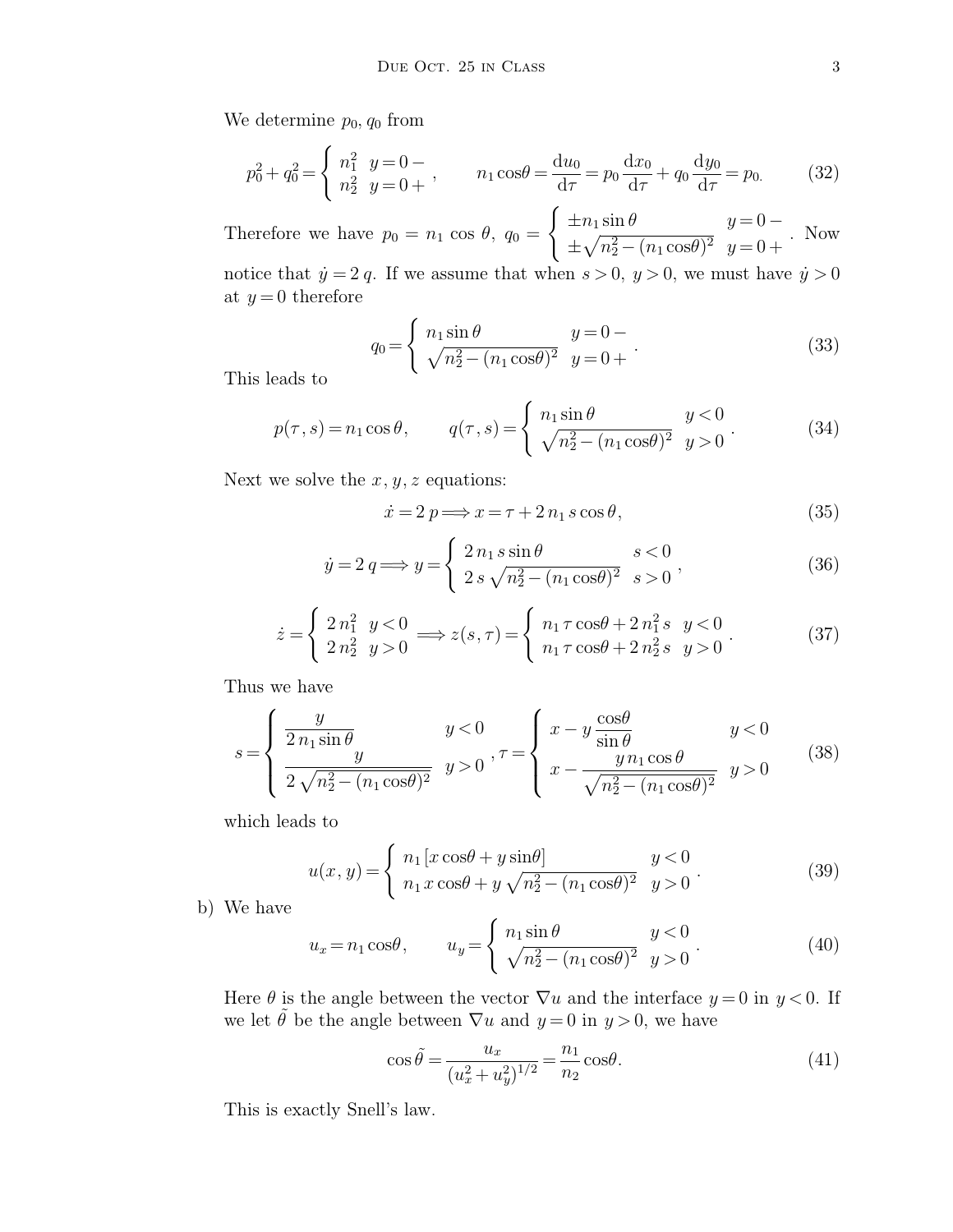**Ex. 2.32.** a) Reduce the following equation

$$
u_{xx} + 4u_{xy} + 3u_{yy} + 3u_x - u_y + u = 0
$$
\n(42)

to canonical form. Then use further transformation

$$
u(\xi, \eta) = \exp\left(\alpha \xi + \beta \eta\right) v(\xi, \eta) \tag{43}
$$

and choose the constants  $\alpha$ ,  $\beta$  to eliminate the first derivative terms. **Solution.** We have

$$
(dy)2 - 4 (dx) (dy) + 3 (dx)2 = 0 \Longrightarrow (dy - 3 dx)(dy - dx) = 0
$$
 (44)

so we set  $\xi = y - 3x$ ,  $\eta = y - x$ . So  $\xi_x = -3$ ,  $\xi_y = 1$ ,  $\eta_x = -1$ ,  $\eta_y = 1$ . This leads to

$$
u_x = -3u_{\xi} - u_{\eta}, \qquad u_y = u_{\xi} + u_{\eta}
$$
\n(45)

and

$$
u_{xx} = 9 u_{\xi\xi} + 6 u_{\xi\eta} + u_{\eta\eta}, u_{xy} = -3 u_{\xi\xi} - 4 u_{\xi\eta} - u_{\eta\eta}, u_{yy} = u_{\xi\xi} + 2 u_{\xi\eta} + u_{\eta\eta}
$$
(46)

Thus the equation in  $\xi$ -η variables reads

$$
4u_{\xi\eta} + 10u_{\xi} + 4u_{\eta} - u = 0.
$$
\n(47)

If we introduce  $v(\xi, \eta)$  through

$$
u(\xi, \eta) = \exp(\alpha \xi + \beta \eta) v(\xi, \eta)
$$
\n(48)

then we have

$$
u_{\xi} = \alpha e^{\alpha \xi + \beta \eta} v + e^{\alpha \xi + \beta \eta} v_{\xi}, \qquad u_{\eta} = \beta e^{\alpha \xi + \beta \eta} v + e^{\alpha \xi + \beta \eta} v_{\eta}.
$$
 (49)

and

$$
u_{\xi\eta} = e^{\alpha\xi + \beta\eta} v_{\xi\eta} + \alpha e^{\alpha\xi + \beta\eta} v_{\eta} + \beta e^{\alpha\xi + \beta\eta} v_{\xi} + \alpha \beta e^{\alpha\xi + \beta\eta} v.
$$
 (50)

Substituting into the equation we obtain

$$
e^{\alpha\xi+\beta\eta}\left[4v_{\xi\eta}+(4\beta+10)v_{\xi}+(4\alpha+4)v_{\eta}+(4\alpha\beta+10\alpha+4\beta-1)v\right]=0.\tag{51}
$$

Choosing  $\alpha = -5/2$ ,  $\beta = -1$  we reach

$$
v_{\xi\eta} - 5v = 0.\tag{52}
$$

• Ex. 2.33. Consider the general linear 2nd order equation in  $\mathbb{R}^n$ :

$$
\sum_{i,j}^{n} a_{ij} u_{x_ix_j} + \sum_{i=1}^{n} b_i u_{x_i} + c u + d = 0.
$$
 (53)

with constant coefficients. Prove that there is a change of variables which reduce the equation to canonical form.

**Proof.** Define the matrix  $A = (a_{ij})$ . From linear algebra we know that there is a nonsingular matrix R such that

$$
RAR^{T} = \begin{pmatrix} I_p & & \\ & -I_q & \\ & & 0_{n-p-q} \end{pmatrix}
$$
 (54)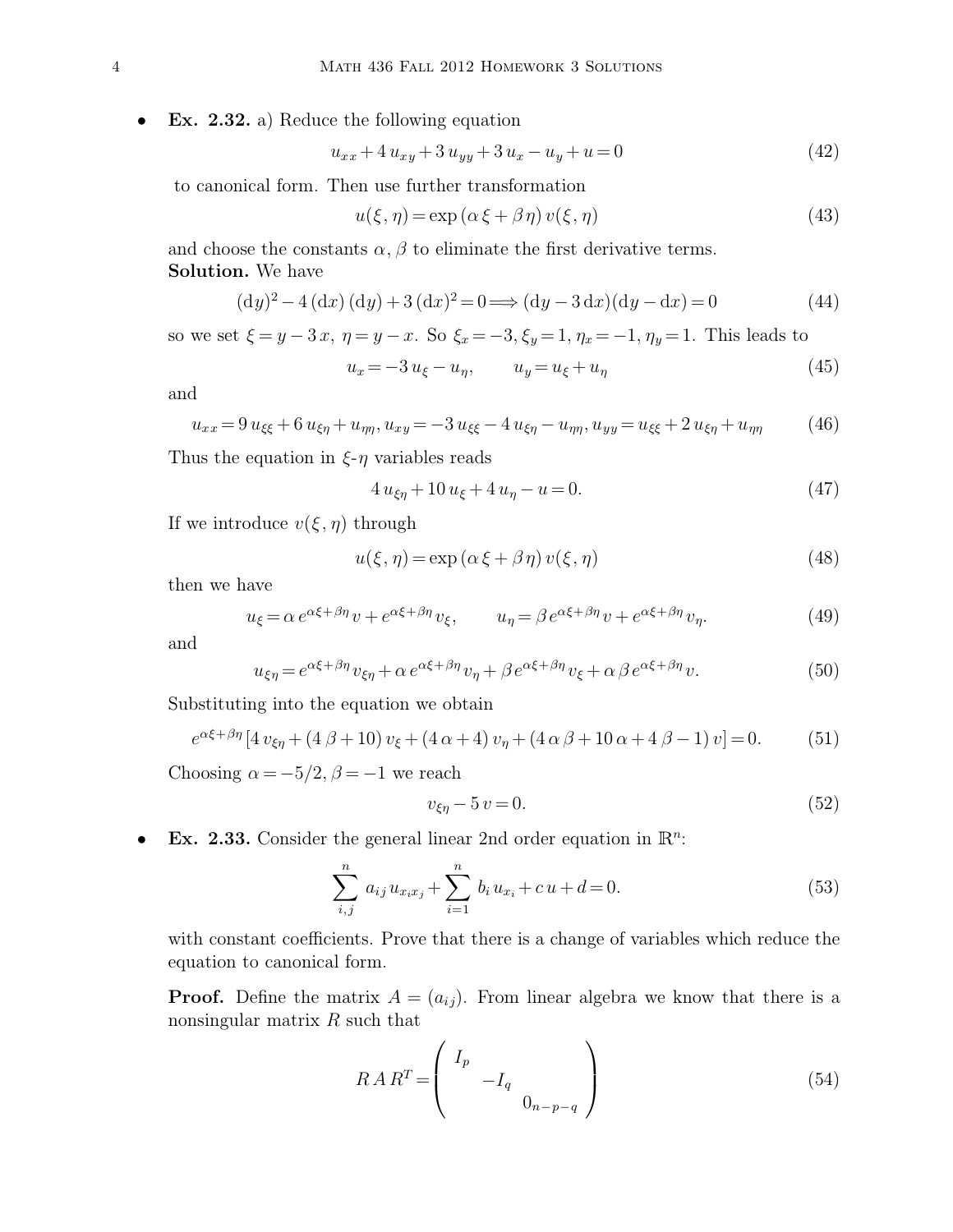where  $I_p$  means the  $p \times p$  identity matrix,  $0_r$  means the  $r \times r$  zero matrix.

Since  $a_{ij}$  are constants, R is a constant matrix. Denoting its  $(i, j)$  entry by  $r_{ij}$ , we introduce the change of variables:

$$
\xi_i = r_{i1} x_1 + r_{i2} x_2 + \dots + r_{in} x_n. \tag{55}
$$

Then straightforward calculation shows that under such change of variables, the equation becomes

$$
\sum_{j,j=1}^{n} \tilde{a}_{ij} u_{\xi_i \xi_j} + \text{lower order terms} = 0 \tag{56}
$$

with the matrix

$$
\tilde{A} = \left(\begin{array}{c} \tilde{a}_{ij} \end{array}\right) = \left(\begin{array}{c} I_p & & \\ & -I_q & \\ & & 0_{n-p-q} \end{array}\right). \tag{57}
$$

This means the equation reads

$$
u_{\xi_1\xi_1} + \dots + u_{\xi_p\xi_p} - u_{\xi_{p+1}\xi_{p+1}} - \dots - u_{\xi_{p+q}\xi_{p+q}} + \text{lower order terms=0.}
$$
 (58)

which is exactly the canonical form.  $\square$ 

 $\int$ 

**Ex. 2.40.** Let  $\varphi(x, y) = \text{constant}$  be a family of characteristics for

$$
a(x, y) u_x + b(x, y) u_y = c(x, y) u + d(x, y).
$$
 (59)

Let  $\xi = \varphi(x, y)$  and  $\eta = \psi(x, y)$  be perpendicular to it. Show that the equation reduces to

$$
(a\,\psi_x + b\,\psi_y)\,u_\eta = c\,u + d.\tag{60}
$$

Now assume u is continuous across  $\xi = 0$  while  $u_{\xi}$  has a jump there, then the jump  $[u_{\xi}]$  satisfies

$$
(a\,\psi_x + b\,\psi_y)[u_\xi]_\eta = c\,[u_\xi].\tag{61}
$$

Thus the propagation of jumps are determined by a equation.

**Proof.** Since  $\varphi(x, y) = c$  is characteristics, we have  $a \varphi_x + b \varphi_y = 0$ . Apply chain rule we have

$$
a u_x + b u_y = (a \varphi_x + b \varphi_y) u_{\xi} + (a \psi_x + b \psi_y) u_{\eta} = (a \psi_x + b \psi_y) u_{\eta}
$$
(62)

That is the equation reduces to

$$
(a\,\psi_x + b\,\psi_y)\,u_\eta = c\,u + d.\tag{63}
$$

If we further assume u is continuous across  $\xi = 0$  while  $u_{\xi}$  has a jump there, then we can take  $\partial_{\xi}$  of both sides of the equation to obtain

$$
(a\,\psi_x + b\,\psi_y)\,u_{\xi\eta} + (a\,\psi_x + b\,\psi_y)_{\xi}\,u_{\eta} = c\,u_{\xi} + c_{\xi}\,u + d_{\xi}.\tag{64}
$$

As  $a, b, c, d$  are functions of  $x, y$  (that is  $\xi, \eta$ ) only, all the terms in the above equations are continuous across  $\xi = 0$  except  $(a \psi_x + b \psi_y) u_{\xi\eta}$  and  $c u_{\xi}$ . Taking the difference between  $\xi = 0 +$  and  $0 -$  gives the desired result.